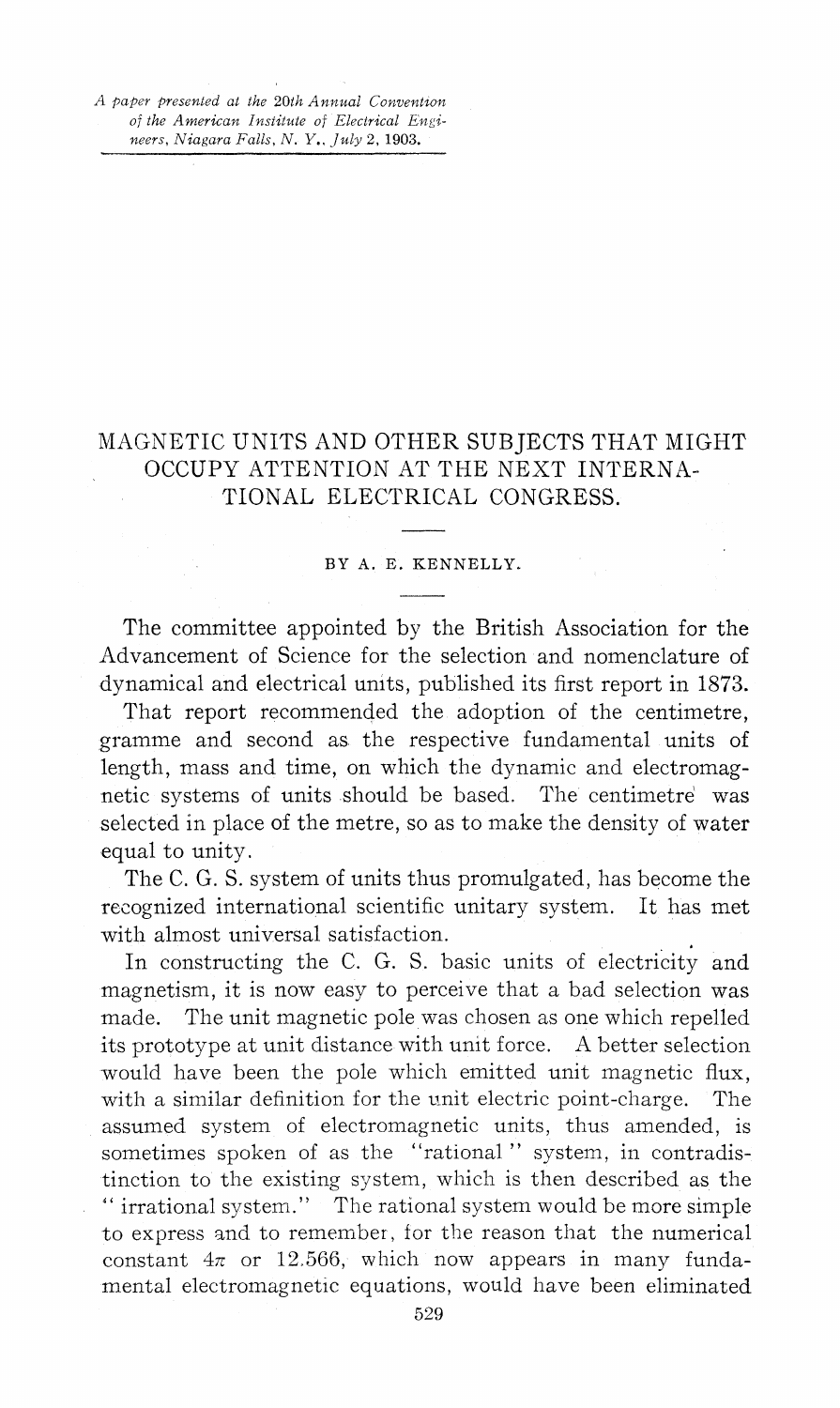and introduced into spherical problems, where the constant naturallv belongs. For example, the m.m.f. in a magnetic circuit would become equal to the current-turns linked therewith, instead of  $4\pi$  times the current-turns. Consequently, many spherical electromagnetic problems that would naturally expect the  $4\pi$  constant, now exclude it, and plane or rectangular problems, that would be simpler without it, now embrace it.

This criticism could scarcely have been foreseen at the time the C. G. S. electromagnetic system was constructed. It has taken years of acquaintance with the system to make the defect apparent.

If we could go back with our present knowledge, and create the C. G. S. electromagnetic system afresh, it would probably be better to adopt the " rational " system. To make the change now would require changing the magnitudes of the ohm, volt, ampere and other magnetic units by some power of  $4\pi$ . The only exceptions would be the watt and the joule. They would escape.

It would be very troublesome to change all our electromagnetic measures. The trouble would be felt by every electrical industry. The change could only be made effective by international agreement. The only compensation for the trouble and expense would be a certain amount of scientific simplificatioon in the theory of electromagnetism, and a certain benefit to scientific computers. The electrical industries would not receive any practical benefit, and any benefit they could receive would be that small indirect amount derivable from the simplification in theory already mentioned.

It seems too late, therefore. to attempt reconstructing electromagnetic units upon the C. G. S. system on <sup>a</sup> more rational basis. The majority would be inconvenienced for the benefit of the minority. It seems better that the student minority should make a little more effort to work with the existing " irrational" uints, than to upset the existing order of electromagnetic measure in the hands of the many. In fact it is probably inadvisable for scientists to adopt the " rational " system in their writings, since the labor of reading electrotechnical papers is often greatly enhanced by the uncertainty as to which of the two systems is being employed.

The case is reversed as regards the rational use of the metric system of weights and measures. In this country, and in Great Britain, the system of customary weights and measures is a burdensome incoherent medley with absurd inconsistencies and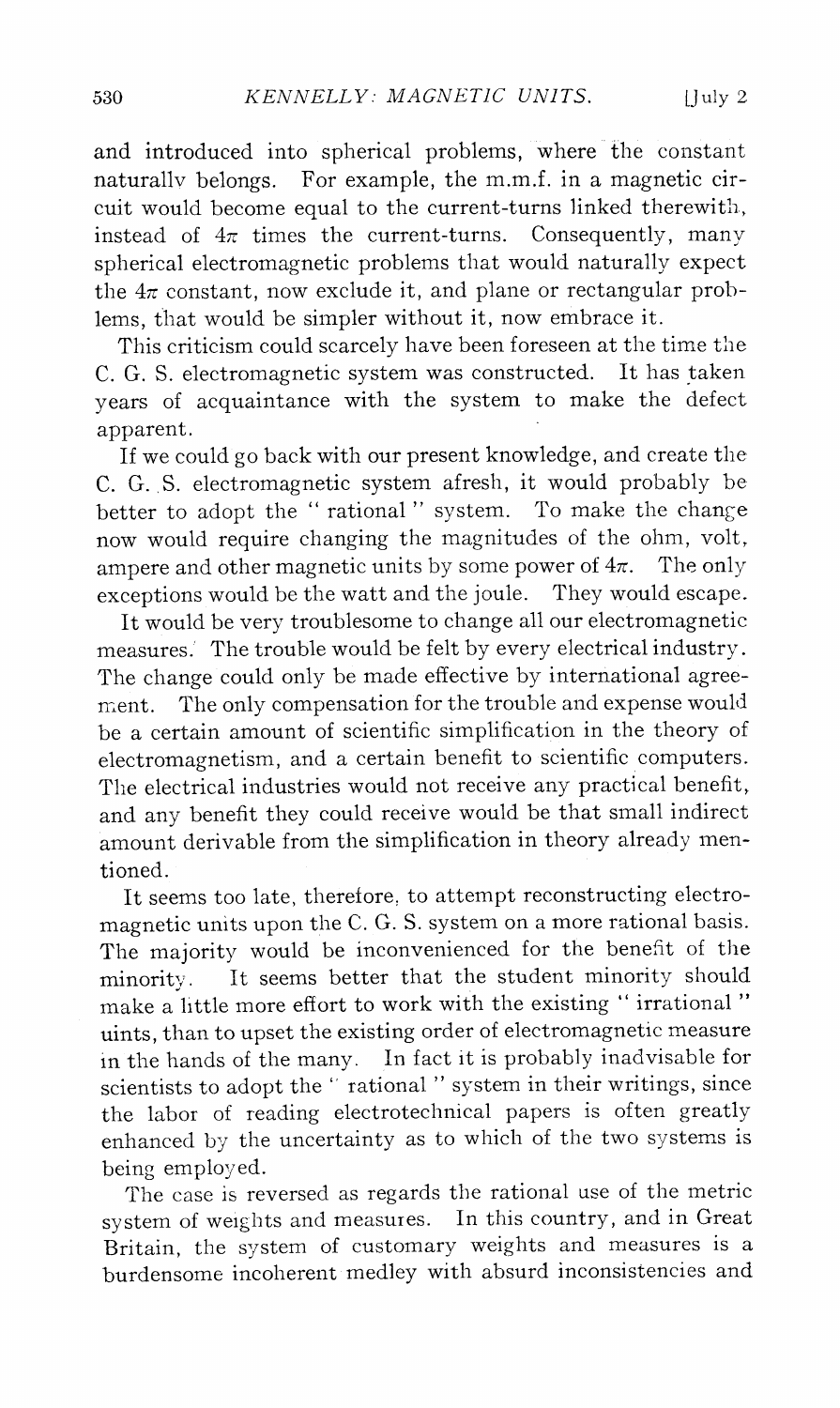ambiguities. The metric system is far simpler and better, besides being in otherwise international use. The change from the customary to the metric system would entail much trouble and. some expense, but it would effect a great reduction of aggregate national labor in learning, employing, exchanging and computing. The change would be nationally economical, so far as can be judged from the internal evidence presented, as well as from the evidence of the various countries that have already made asimilar change.

Several ingenious expedients have been proposed for effecting partial " rationalization " of the C. G. S. electric and magnetic units, without changing the values of the concrete practical units. All thus far proposed introduce a new factor into fundamental ordefining equations in order to get rid of the  $4\pi$  constant in other equations, so that the  $4\pi$  difficulty is thereby not eradicated but. merely transported. It is very doubtful whether such halfhearted expedients can succeed. It seems better to let the existing system alone.

In adapting the C. G. S. system of magnetic units to practical requirements, the inconvenient magnitudes of many C. G. S. units became apparent. The C. G. S. unit of e.m.f. was ridiculously small, since an ordinary Daniell cell showed 110 millions of them. A similar condition was found for the C. G. S. unit of resistance; since a Siemens unit, in extended use at that time, containing about a trillion C. G. S. units. In order, therefore, to aid practicians, the working unit of e.m.f. was selected as  $10^8$  C. G. S. units of e.m.f. under the name of the volt; while the working unit of resistance was selected as <sup>109</sup> C. G. S. units of resistance, under the title of the "ohm." These practical magnitudes having once been adopted, a practical system of units inevitably came into existence, one volt through one ohm producing one ampere; one ampere carried for one second delivering one coulomb, and so on. The practical units differed from their parents, the corresponding C. G. S. units, by differing multiples or powers of 10. In one instance, the ratio between a  $C$ . G. S. unit and its practical representative is 10, in another it is  $10<sup>9</sup>$ , in another  $10<sup>7</sup>$ , and so on. Moreover, the practical system of the ohm, volt, ampere, coulomb, joule, watt and henry, is such as would have been arrived at directly, if the unit of length had been an earth-quadrant, or 10<sup>9</sup> centimetres, instead of one centimetre, and the unit of mass  $10^{-11}$  gramme, instead of the gramme, the unit of time being the second in both systems.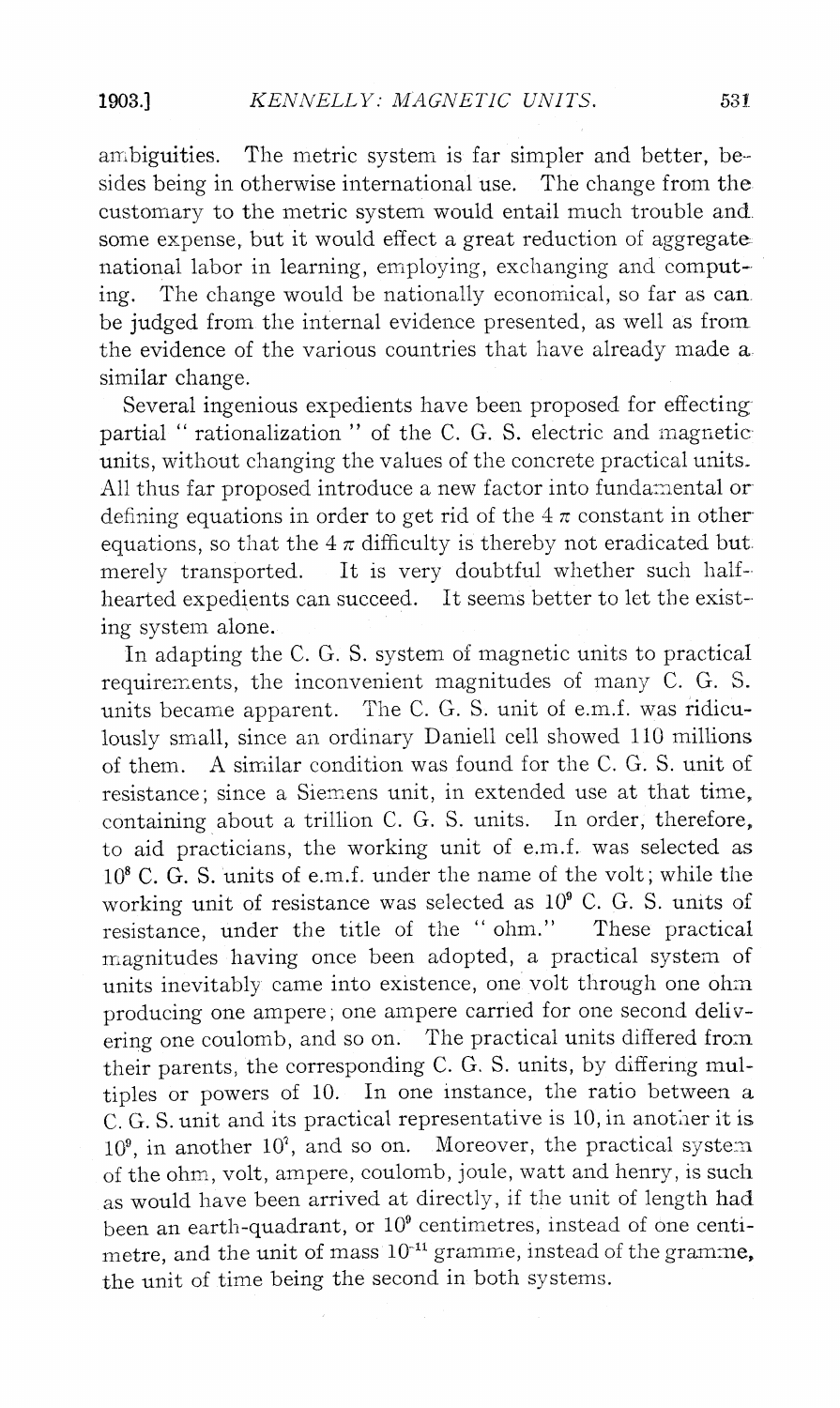Thus there has been created the fundamental centimetregramme-second system in which the theory of electromagnetics is learned, and to which all science is referred. Side by side with the C. G. S. system is the practical, or quadrant-eleventh et gramme-second system, or Q. E. S. system, in which most of the units have been christened for industrial use. The C. G. S. system is thus the language of the esoteric; while'the Q. E. S. system is the electrical vernacular.

The divorce of the practical from the scientific system was a grave mistake, although it was probably hard to foresee. After years of experience it is now easy to see that the correct original course would have been to christen the C. G. S. magnetic units, without regard to their particular magnitudes, and, at the same time, to adopt a suitable series of prefixes for decimal multiples and submultiples, in extension of the existing micro-milli-kilomega system. If, for example, the C. G. S. magnetic unit of current-strength (10 amperes), had been originally christened the ampere, our present ampere would have been known as the deciampere, and in a few days we should have become as familiar with such a deci-ampere as we are with the existing ampere. This is shown by the case of the *microfarad*, which is as simple and convenient a term as if this standard capacity had been originally called the farad. We should then have retained the C. G. S. system for both the esoteric and the vernacular, but would have adopted for practical work certain multiples with their apporpriate prefixes.

It is probably now too late to retrace our steps. We cannot annul the Q. E. S. system and exclusively adopt the C. G. S. system for practical work. Nor is it worth while upheaving decimal relationships. Thus, it has been suggested that the existing dekavolt might be changed in name to the volt, by increasing the volt to ten times its present magnitude, in order to make the new ampere agree with the C. G. S. unit of current. This would entail a slight advantage over the existing practical system. It would, however, effect a confusing hiatus in technical literature and would still leave a practical system divorced from the C. G. S. system with numerical ratios of  $10^9$  and  $10^9$ . The Q. E. S. system is in satisfactory industrial use all over the world, so far as it goes; viz., through the eight units: volt, ampere, ohm, farad coulomb, henry, joule, and watt. But we can with advantage stop further unnecessary divergence, by refraining from christening any more units in the Q. E. S. system, and by bestowing all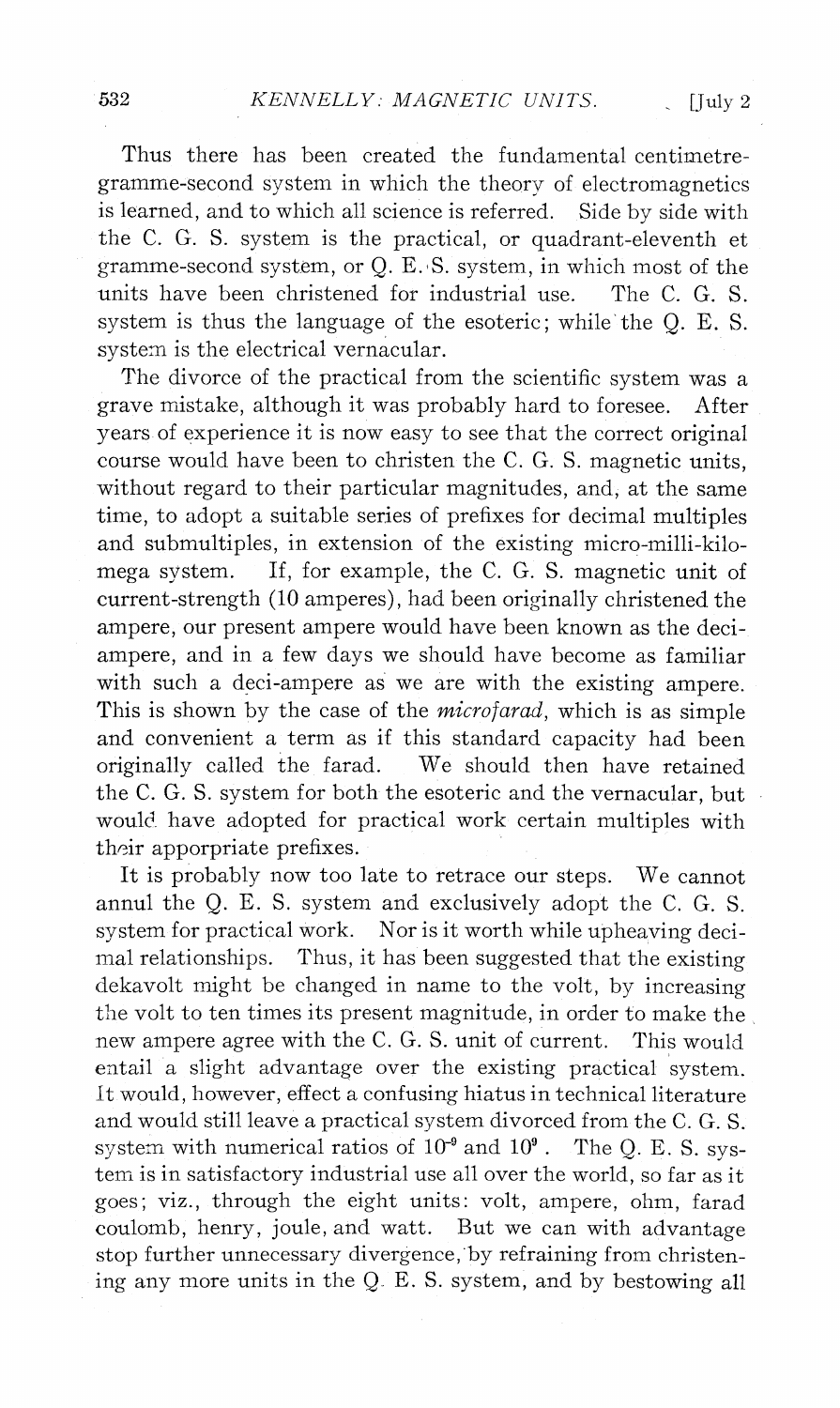future names on the C. G. S. system. A start in this direction has already been made. <sup>T</sup>'he international electrical Congress at Paris in 1900 christened the C. G. S; magnetic units of flux and flux-density, under the names of maxwell and gauss respectively. These terms have already come into fairly extended use in America and into somewhat more limited use in Europe.

It is very desirable that the next international electrical congress should complete the units of the magnetic circuit by bestowing names upon the C. G. S. units of m.m.f. and of reluctance. The AMERICAN INSTITUTE OF ELECTRICAL ENGINEERS has for several years provisionally recommended the names " gilbert " and " oersted " for these two units. They are already in sorne use in America. If they should be adopted, we would have the relations:

 $\frac{\text{gilberts}}{\text{s}} = \text{maxwells}$ 

## maxwells  $=$  gausses sq. cms.

The ampere-turn is <sup>a</sup> very convenient unit of m.m.f. close to the C. G. S. unit in order of magnitude; but a name for the C. G. S. unit is very desirable.

By rights, every C. G. S. electromagnetic unit should have a name. There is not even a recognized weed, or germ, that does not have a name. Practically all the fifteen hundred millions of people inhabiting the world have names. It would seem that a fundamental C. G. S. electric or magnetic unit is of as much importance as a weed or a bacillus. Moreover, it is fortunately unnecessary to learn the names for units, or commit them to memory, if the units are rarely used. It would be sufficient to have authorized names accessible and definite, ready for use when required.

Moreover, our minds are so constituted that until we possess a name for <sup>a</sup> thing, the thing remains more or less symbolical, and is not fully realized as concrete. Thereby the C. G. S. system of electromagnetic units, which is necessary and fundamental becomes hampered and retarded. It is desirable for scientific purposes, for educational purposes, and in the interests of progress, that these international C. G. S. units should have recognized names.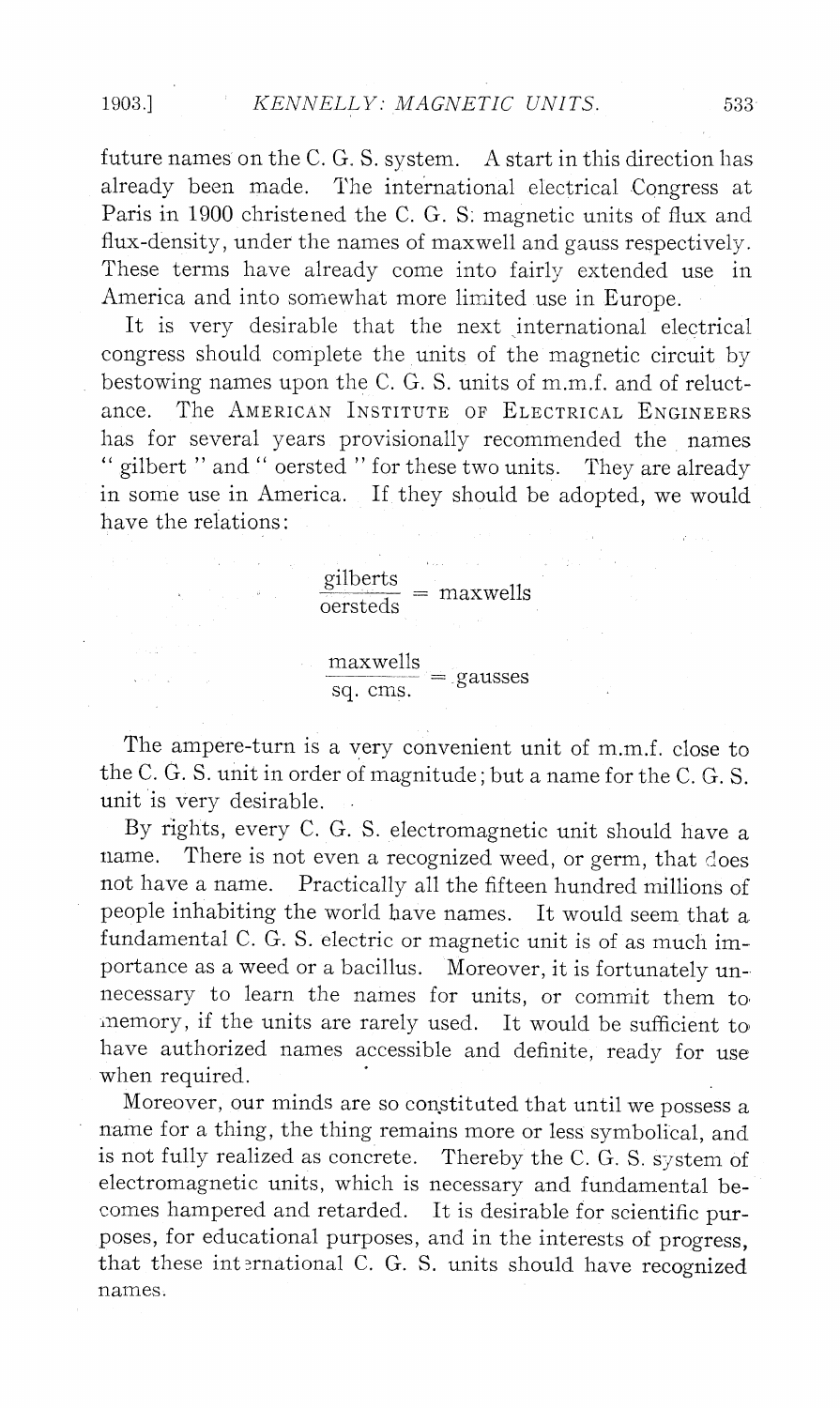For example, the fundamental rule for the electromotive force of a direct-current bipolar dynamo is

 $e = \phi \cdot n \cdot w$ . C. G. S. magnetic units of e.m.f.

where  $\phi$  is the useful flux from pole to armature in maxwells, *n* the speed of rotation in revolutions per second and  $w$  the number of wires on the surface of the armature. If we divide  $e$  in this equation by  $10^8$ , we get the result in volts; but the C. G. S. magnetic unit of electromotive force is worthy of a name, if only to avoid the objectionable periphrasis.

The expedient suggests itself of attaching the prefix ab or abs to a practical or Q. E. S. unit, in order to express the absolute or corresponding C. G. S. magnetic unit. The advantages of the plan are that it is almost self-explanatory, and requires no effort of memory to acquire; also that it is self-suggesting in all the important European languages. According to this plan the<br>C.C.C. increases which a mould be the chycli-

|                |  |            |              |              | C. G. S. magnetic unit of e.m.f. |            |                  | would be the abvolt |
|----------------|--|------------|--------------|--------------|----------------------------------|------------|------------------|---------------------|
| $\epsilon$     |  | $\epsilon$ | $\leftarrow$ |              | " resistance                     | $\epsilon$ | $\epsilon$       | absohm              |
| $\overline{4}$ |  | $\epsilon$ | $\iota$      |              | " current                        | $\epsilon$ | $\ddot{\bullet}$ | absampere           |
| $\epsilon$     |  | $\epsilon$ | $\leftarrow$ | $\epsilon$   | quantity                         | $\epsilon$ | $\epsilon$       | abcoulomb           |
| 46             |  | $\epsilon$ | $\epsilon$   |              | " capacity                       | $\epsilon$ | $\epsilon$       | abfarad             |
| $\leq$         |  | $\epsilon$ | $\epsilon$   |              | " inductance                     | $\epsilon$ | $\epsilon$       | abhenry or          |
|                |  |            |              |              |                                  |            |                  | centimetre          |
| 44             |  | $\epsilon$ | $\epsilon$   |              | " energy                         | $\epsilon$ | $\epsilon$       | abjoule or erg      |
| $\sim$ 6       |  | $\epsilon$ | $\epsilon$   | $\leftarrow$ | power                            | $\epsilon$ | $\ddot{\bullet}$ | abwatt              |
|                |  |            |              |              |                                  |            |                  |                     |

We would also have the following ratios:

| 1 abvolt    | $= 0.01$ microvolt | $= 10^{-8}$ volt                                        |
|-------------|--------------------|---------------------------------------------------------|
| 1 absohm    | $= 1$ bicrohm      | $= 10^{-9}$ ohm                                         |
| 1 absampere | $= 1$ dekampere    | $= 10$ amperes                                          |
| 1 abcoulomb | $= 1$ dekacoulomb  | $= 10$ coulombs                                         |
| 1 abfarad   | $= 1$ begafarad    | $= 10^9$ farads                                         |
| 1 abhenry   | $= 1$ bicrohenry   | $= 10^{-9}$ henry $= 1$ cm.                             |
| 1 abjoule   | $= 0.1$ microjoule | $= 10^{-7}$ joule $= 1$ erg                             |
| 1 abwatt    | $= 0.1$ microwatt  | $= 10^{-7}$ watt                                        |
|             |                    | On such a basis the preceding equation would be written |

 $e = \phi$  *n* w abvolts,

with great advantage in clearness and comprehensibility.

In a comprehensive system of electromagnetic terminology, the electric C.  $\tilde{G}$ . S. units should also be christened. They are sometimes referred to in electrical papers, but always in an apologetic, symbolical fashion, owing to the absence of names to cover their .akedness. They might be denoted by the prefix abstat. Thus, the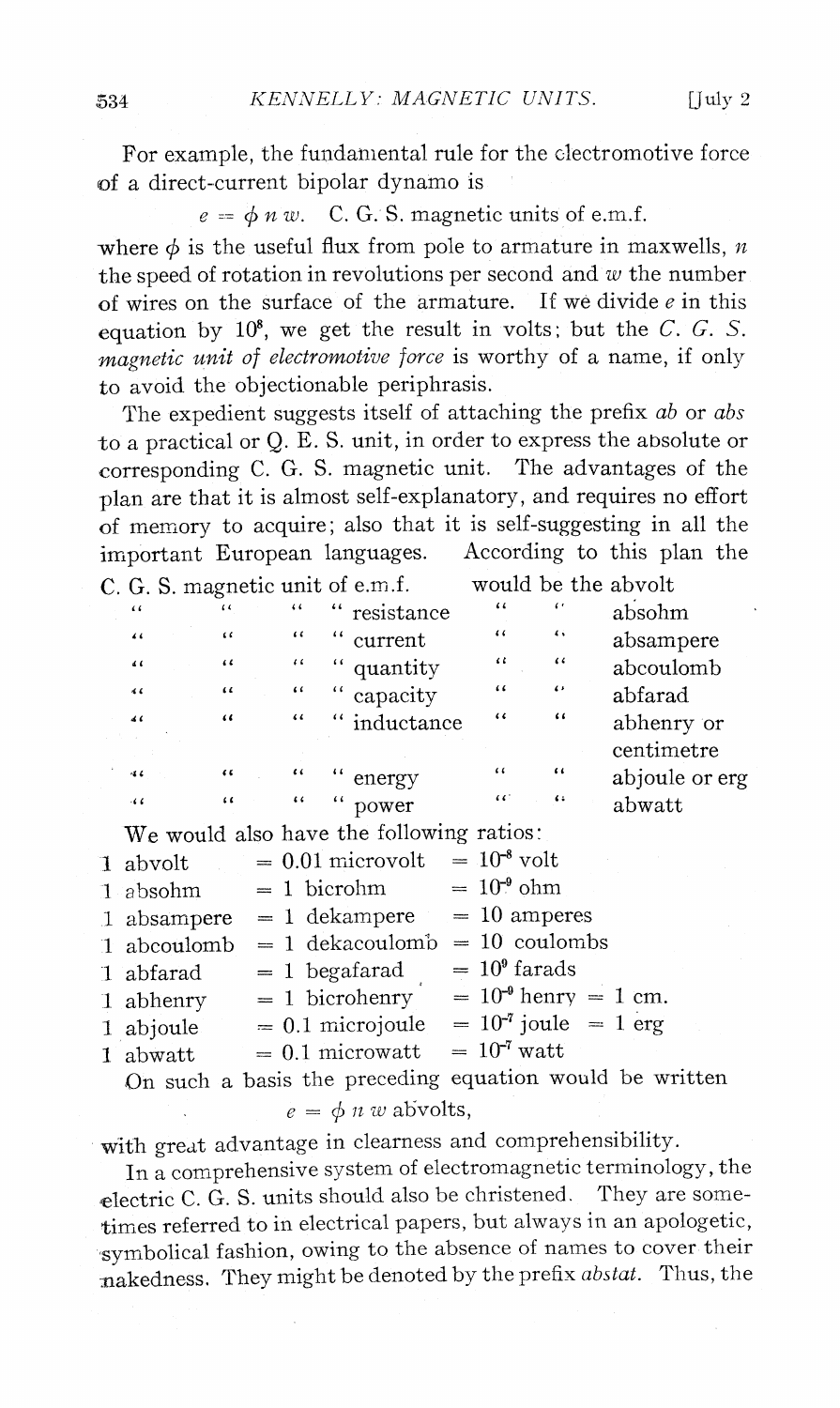|              | C. G. S. electric unit of e.m.f. |              |              |              |            |                              | would be the abstaty of |
|--------------|----------------------------------|--------------|--------------|--------------|------------|------------------------------|-------------------------|
| $\iota\iota$ | $\epsilon$                       |              |              | "resistance  | $\epsilon$ | 33                           | abstatohm               |
| 46           | $\epsilon$                       | - 4          | $\leftarrow$ | current      | $\epsilon$ | $\epsilon$                   | abstatampere            |
| $\epsilon$   | $\left\langle \right\rangle$     | $\leftarrow$ | $\epsilon$   | quantity     | $\epsilon$ | $\left\langle \right\rangle$ | abstatcoulomb           |
| 66           | $\epsilon$                       | 6.6          | $\epsilon$   | capacity     | $\epsilon$ | 66<                          | abstatfarad             |
| $\epsilon$   | $\epsilon$                       | 44           |              | " inductance | $\epsilon$ | $\epsilon$                   | abstathenry             |

The abstatjoule and abstatwatt are the same as the abjoule and abwatt respectively. These units would almost also be selfexplanatory in any European language and would call for no appreciable effort of memory.

We should then have the following ratios  $(v = 3 \times 10^{10}$  approximately):

| 1 abstatvolt    | $= v$ abvolts        | $=$ 300 volts                   |
|-----------------|----------------------|---------------------------------|
| 1 abstatohm     | $= v2$ absohms       | $= 9 \times 10^{11}$ ohms       |
| 1 abstatampere  | $= v^{-1}$ absampere | $= 3.3 \times 10^{-10}$ ampere  |
| 1 abstatcoulomb | $= v^{-1}$ abcoulomb | $= 3.3 \times 10^{-10}$ coulomb |
| 1 abstatfarad   | $= v2$ abfarad       | $= 1.1 \times 10^{12}$ farad    |
| 1 abstathenry   | $= v2$ abhenrys      | $= 9 \times 10^{11}$ henrys*    |

It is desirable that such system of christening the C. G. S. magnetic and static units, without burdening the memory, should be adopted by an international electrical congress.

It seems also desirable that an international electrical congress should sanction the use of the Hefner Alteneck Reichsanstalt standard amyl-acetate lamp as a secondary standard of light or luminous intensity. The lamp is in extended use for determining the intensity of incandescent lamps, and as such should receive recognition.

It is also desirable that steps should be taken by an international electrical congress to establish a uniform international basis for the standardization of electrodynamic machinery. The AMERICAN INSTITUTE OF ELECTRICAL ENGINEERS has already formulated, through the work of a committee, a series of standardization rules, relating to nearly all classes of dynamo-electric machinery. A similar series of rules differing from the last named in various details has been promulgated in Germany by the Verband der Deutcher Electroteckniker. Still other rules are extant locally in other countries. It is perhaps possible to carry the principal of international standardization too far into detail, since many details depend in each country upon local,

<sup>&</sup>quot;The abstat henrys regarded as a length according to the conventional system of dimensions contains  $9 \times 10^{11}$  earth quadrants, a distance that light would take nearly one thousand years to cross.